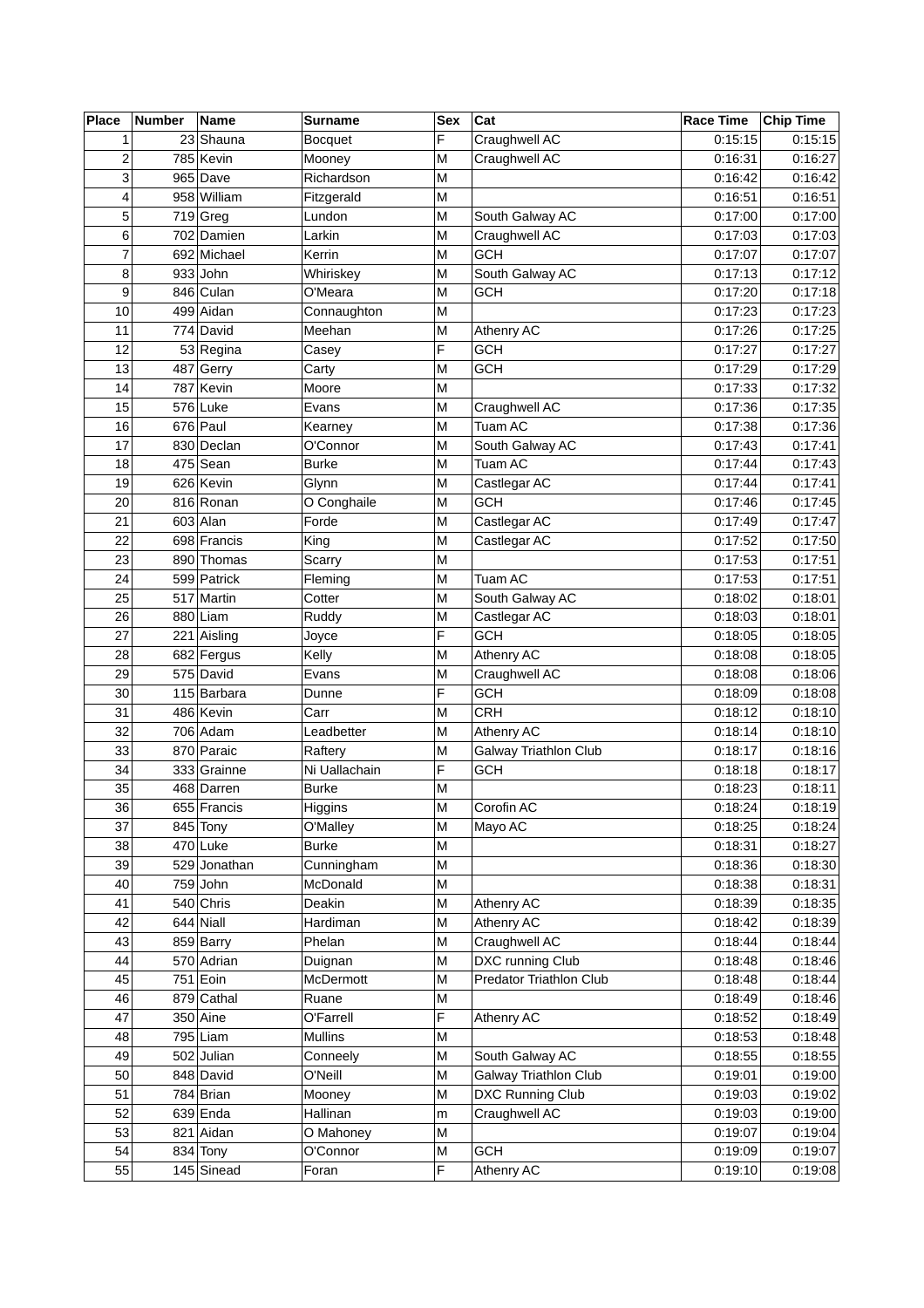| 56  |          | 649 Michael   | Healy         | M         | <b>CRH</b>                   | 0:19:11 | 0:19:10 |
|-----|----------|---------------|---------------|-----------|------------------------------|---------|---------|
| 57  |          | 636 Adrian    | Grogan        | M         |                              | 0:19:13 | 0:19:09 |
| 58  | 1000 Pol |               | Mag Lionain   | M         | Loughrea AC                  | 0:19:14 | 0:19:10 |
| 59  |          | $574$ Gary    | Elbert        | M         |                              | 0:19:19 | 0:19:18 |
| 60  |          | 500 Kevin     | Connaughton   | M         |                              | 0:19:22 | 0:19:19 |
| 61  |          | 762 Martin    | McGrath       | M         | Athenry AC                   | 0:19:22 | 0:19:14 |
| 62  |          | $550$ John    | Dolan         | M         | Athenry AC                   | 0:19:26 | 0:19:14 |
| 63  |          | $514$ Ronan   | Cosgrove      | M         |                              | 0:19:26 | 0:19:16 |
| 64  |          | 489 Stephen   | Carty         | M         | Craughwell AC                | 0:19:27 | 0:19:25 |
| 65  |          | 775 Fergal    | Melia         | M         | Athenry AC                   | 0:19:28 | 0:19:27 |
| 66  |          | 901 Barry     | Steede        | M         |                              | 0:19:30 | 0:19:27 |
| 67  |          | $757$ Pat     | McDonagh      | M         | Athenry AC                   | 0:19:30 | 0:19:27 |
| 68  |          | $418$ Tara    | Whyte         | F         | <b>GCH</b>                   | 0:19:31 | 0:19:28 |
| 69  |          | 951 Tommy Joe | Whyte         | M         |                              | 0:19:32 | 0:19:30 |
| 70  |          | $941$ Jason   | Gilroy        | M         | Thermo King Running Club     | 0:19:33 | 0:19:28 |
| 71  |          | $614$ Vinny   | Gallagher     | M         |                              | 0:19:34 | 0:19:28 |
| 72  |          | $931$ Sean    | Whelan        | M         | Tuam AC                      | 0:19:34 | 0:19:31 |
| 73  |          | 742 Derek     | Mc Walter     | M         |                              | 0:19:35 | 0:19:31 |
| 74  |          | 694 Damien    | Killane       | M         | <b>Galway Triathlon Club</b> | 0:19:36 | 0:19:33 |
| 75  |          | $530$  Liam   | Curran        | M         | Castlegar AC                 | 0:19:37 | 0:19:35 |
| 76  |          | 604 David     | Forde         | M         | <b>HPE Running Club</b>      | 0:19:38 | 0:19:36 |
| 77  |          | $466$ Rynal   | <b>Browne</b> | M         | Castlegar AC                 | 0:19:40 | 0:19:37 |
| 78  |          | 29 Sinead     | <b>Brody</b>  | F         | <b>GCH</b>                   | 0:19:40 | 0:19:38 |
| 79  |          | $556$ Hugh    | Donoghue      | M         | GCH                          | 0:19:41 | 0:19:38 |
| 80  |          | $664$ Paul    | Hynes         | M         | Tuam AC                      | 0:19:41 | 0:19:38 |
| 81  |          | 809 Brendan   | Nohilly       | M         |                              | 0:19:42 | 0:19:37 |
| 82  |          | 618 Brendan   | Geraghty      | M         |                              | 0:19:43 | 0:19:31 |
| 83  |          | $790$ Mark    | Moran         | M         |                              | 0:19:43 | 0:19:39 |
| 84  |          | 572 David     | Dunne         | M         | Athenry AC                   | 0:19:43 | 0:19:42 |
| 85  |          | 593 Adrian    | Fitzmaurice   | M         |                              | 0:19:44 | 0:19:40 |
| 86  |          | 740 Bernard   | Mc Loughlin   | M         |                              | 0:19:46 | 0:19:46 |
| 87  |          | $771$ Ronan   | McNulty       | M         | Castlegar AC                 | 0:19:46 | 0:19:38 |
| 88  |          | $914$ Tom     | Tuohy         | M         | Craughwell AC                | 0:19:51 | 0:19:46 |
| 89  |          | 531 Nicky     | Curran        | M         |                              | 0:19:51 | 0:19:47 |
| 90  |          | $945$ Paul    | Walsh         | M         |                              | 0:19:51 | 0:19:43 |
| 91  |          | $813$ Sean    | Noone         | M         |                              | 0:19:55 | 0:19:44 |
| 92  |          | 455 Michael   | Begley        | ${\sf M}$ | Castlegar AC                 | 0:19:56 | 0:19:54 |
| 93  |          | 686 Patrick   | Kelly         | M         | <b>Athenry AC</b>            | 0:19:58 | 0:19:49 |
| 94  |          | 885 Declan    | Ryan          | M         |                              | 0:20:00 | 0:19:55 |
| 95  |          | $684$ John    | Kelly         | M         |                              | 0:20:00 | 0:19:48 |
| 96  |          | 817 Seamus    | O Conghaile   | M         |                              | 0:20:05 | 0:19:58 |
| 97  |          | 895 Paschal   | Silke         | M         | Castlegar AC                 | 0:20:07 | 0:20:01 |
| 98  |          | $716$ James   | Loughnane     | M         |                              | 0:20:08 | 0:19:59 |
| 99  |          | 354 Eimear    | O'Leary       | F         |                              | 0:20:08 | 0:20:04 |
| 100 |          | $925$ John    | Ward          | M         | Craughwell AC                | 0:20:11 | 0:19:58 |
| 101 |          | 474 Patrick   | <b>Burke</b>  | M         |                              | 0:20:11 | 0:20:03 |
| 102 |          | $935$ Dara    | Williams      | M         | South Galway AC              | 0:20:14 | 0:20:07 |
| 103 |          | $482$ Neil    | Campbell      | M         | Tri Lakes                    | 0:20:14 | 0:20:10 |
| 104 |          | 732 Declan    | Mahon         | M         | Predator Triathlon Club      | 0:20:16 | 0:20:08 |
| 105 |          | 924 Kieran    | Walsh (UK)    | M         |                              | 0:20:17 | 0:20:09 |
| 106 |          | 561 Stephen   | Douglas       | M         |                              | 0:20:18 | 0:20:16 |
| 107 |          | 520 Damien    | Creavin       | M         |                              | 0:20:20 | 0:20:19 |
| 108 |          | 612 Derek     | Gallagher     | M         | <b>GTC</b>                   | 0:20:22 | 0:20:16 |
| 109 |          | $738$ Brian   | Mathews       | M         | Craughwell AC                | 0:20:22 | 0:20:13 |
| 110 |          | 823 Pairic    | Oates         | M         | <b>GCH</b>                   | 0:20:27 | 0:20:19 |
| 111 |          | $565$ Colin   | Duane         | M         | Athenry AC                   | 0:20:27 | 0:20:13 |
|     |          |               |               |           |                              |         |         |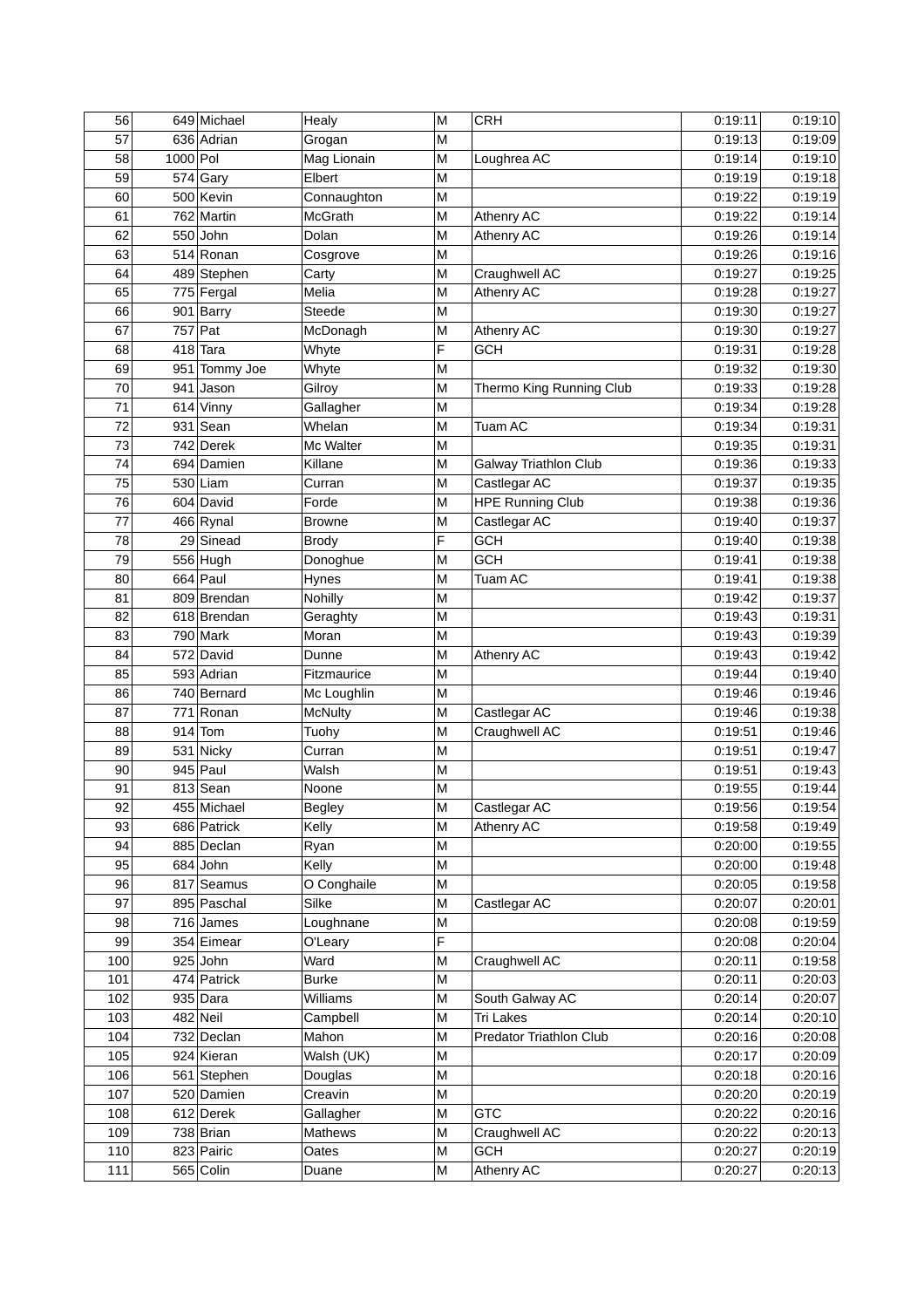| 112 |       | 781 Brendan   | Monaghan          | M         | Tuam AC                      | 0:20:28 | 0:20:25 |
|-----|-------|---------------|-------------------|-----------|------------------------------|---------|---------|
| 113 |       | 873 Matthieu  | Redon             | M         |                              | 0:20:28 | 0:20:22 |
| 114 |       | 906 Jarlath   | Sweeney           | M         | <b>CRH</b>                   | 0:20:31 | 0:20:25 |
| 115 |       | 847 Shane     | O'Meara           | M         |                              | 0:20:32 | 0:20:26 |
| 116 |       | 721 Cormac    | Lyons             | M         | GTC                          | 0:20:33 | 0:20:24 |
| 117 |       | $481$ Mark    | Campbell          | M         |                              | 0:20:33 | 0:20:29 |
| 118 |       | 793 David     | Mulligan          | M         |                              | 0:20:34 | 0:20:12 |
| 119 |       | $754$ Liam    | McDonagh          | M         |                              | 0:20:35 | 0:20:24 |
| 120 |       | 389 Marie     | Sheil             | F         | <b>GCH</b>                   | 0:20:36 | 0:20:29 |
| 121 |       | $534$ Tony    | Daley             | M         | Athenry AC                   | 0:20:38 | 0:20:27 |
| 122 |       | $462$ Tom     | <b>Breen</b>      | M         | GCH                          | 0:20:40 | 0:20:33 |
| 123 |       | $505$ John    | Connolly          | M         | Castlegar AC                 | 0:20:46 | 0:20:44 |
| 124 |       | $788$ Niall   | Moore             | M         |                              | 0:20:47 | 0:20:38 |
| 125 |       | $722$ Niall   | Lyons             | M         | Athenry AC                   | 0:20:48 | 0:20:40 |
| 126 |       | 451 Andrew    | Ainley            | M         | <b>Galway Triathlon Club</b> | 0:20:50 | 0:20:38 |
| 127 |       | 24 Gillian    | Bogan             | F         | <b>GCH</b>                   | 0:20:50 | 0:20:46 |
| 128 |       | $509$ Noel    | Conway            | M         | Athenry AC                   | 0:20:50 | 0:20:35 |
| 129 |       | $910$ Tony    |                   | M         |                              | 0:20:51 | 0:20:36 |
| 130 |       | 583 Murt      | Tierney<br>Fallon | M         | Athenry AC<br>Tuam AC        | 0:20:51 | 0:20:45 |
|     |       | 799 Fiachra   |                   |           |                              |         | 0:20:45 |
| 131 |       |               | Murphy            | M         | <b>CRH</b>                   | 0:20:52 | 0:20:54 |
| 132 |       | 653 Alphonsus | Heneghan          | M         | Athenry AC                   | 0:20:58 |         |
| 133 |       | $683$ Jason   | Kelly             | M         | <b>GCH</b>                   | 0:20:59 | 0:20:52 |
| 134 |       | 20 Ciara      | <b>Beuster</b>    | F         |                              | 0:21:00 | 0:20:52 |
| 135 |       | 67 Abigail    | Colleran          | F         | <b>GCH</b>                   | 0:21:02 | 0:20:56 |
| 136 |       | 950 Finbar    | Larkin            | M         |                              | 0:21:03 | 0:20:48 |
| 137 |       | 366 Linda     | Porter            | F         | Craughwell AC                | 0:21:03 | 0:20:59 |
| 138 | 866JP |               | Quinn             | M         | Castlegar AC                 | 0:21:04 | 0:20:56 |
| 139 |       | $522$ Alan    | Cronin            | M         |                              | 0:21:06 | 0:21:00 |
| 140 |       | 760 Gerard    | McGarry           | M         |                              | 0:21:06 | 0:20:58 |
| 141 |       | 966 Tom       | Griffin           | M         |                              | 0:21:07 | 0:21:01 |
| 142 |       | $629$ John    | Gray              | M         |                              | 0:21:08 | 0:21:02 |
| 143 |       | 767 Darren    | McHale            | M         | Castlegar AC                 | 0:21:09 | 0:21:01 |
| 144 |       | $652$ cathal  | Heidhin           | M         |                              | 0:21:10 | 0:20:59 |
| 145 |       | 527 Stephen   | Crowley           | M         |                              | 0:21:11 | 0:21:06 |
| 146 |       | 704 Fergal    | Lavery            | M         | Kilnaboy AC                  | 0:21:11 | 0:21:11 |
| 147 |       | $581$ Justin  | Fahy              | M         | Athenry AC                   | 0:21:17 | 0:21:12 |
| 148 |       | $806$ Tony    | Nevin             | ${\sf M}$ |                              | 0:21:20 | 0:21:17 |
| 149 |       | 765 Frank     | McGuire           | М         | <b>GCH</b>                   | 0:21:21 | 0:21:14 |
| 150 |       | 658 Keith     | Holland           | M         | Mayo AC                      | 0:21:22 | 0:21:20 |
| 151 |       | $611$  Brian  | Gallagher         | M         | Corofin AC                   | 0:21:23 | 0:21:12 |
| 152 |       | 596 Mark      | Flaherty          | M         | <b>GCH</b>                   | 0:21:24 | 0:21:11 |
| 153 |       | $554$ Noel    | Donnellan         | M         |                              | 0:21:26 | 0:21:21 |
| 154 |       | $651$ Paul    | Hegarty           | M         | Athenry AC                   | 0:21:27 | 0:21:09 |
| 155 |       | 559 Michael   | Doona             | M         |                              | 0:21:28 | 0:21:20 |
| 156 |       | 646 Stuart    | Harries           | M         | Thermo King Running Club     | 0:21:28 | 0:21:24 |
| 157 |       | 471 Martin    | <b>Burke</b>      | M         |                              | 0:21:28 | 0:20:24 |
| 158 |       | 525 Thomas    | Crowe             | М         |                              | 0:21:33 | 0:21:23 |
| 159 |       | 533 Thomas D  | Cushen            | М         | <b>GCH</b>                   | 0:21:34 | 0:21:22 |
| 160 |       | $811$  Liam   | Nolan             | M         | South Galway AC              | 0:21:35 | 0:21:33 |
| 161 |       | $863$ Liam    | Power             | M         | Tri Lakes                    | 0:21:35 | 0:21:23 |
| 162 |       | $602$ Tim     | Folan             | M         | <b>GCH</b>                   | 0:21:36 | 0:21:27 |
| 163 |       | $641$ Paul    | Hanniffy          | M         | <b>GCH</b>                   | 0:21:41 | 0:21:28 |
| 164 |       | 726 Declan    | Madden            | M         |                              | 0:21:42 | 0:21:23 |
| 165 |       | $731$ Jim     | Maher             | М         | DXC Running Club             | 0:21:42 | 0:21:38 |
| 166 |       | 414 Jacinta   | Walsh             | F         | Athenry AC                   | 0:21:42 | 0:21:36 |
| 167 |       | $548$ Gary    | Doherty           | М         |                              | 0:21:43 | 0:21:38 |
|     |       |               |                   |           |                              |         |         |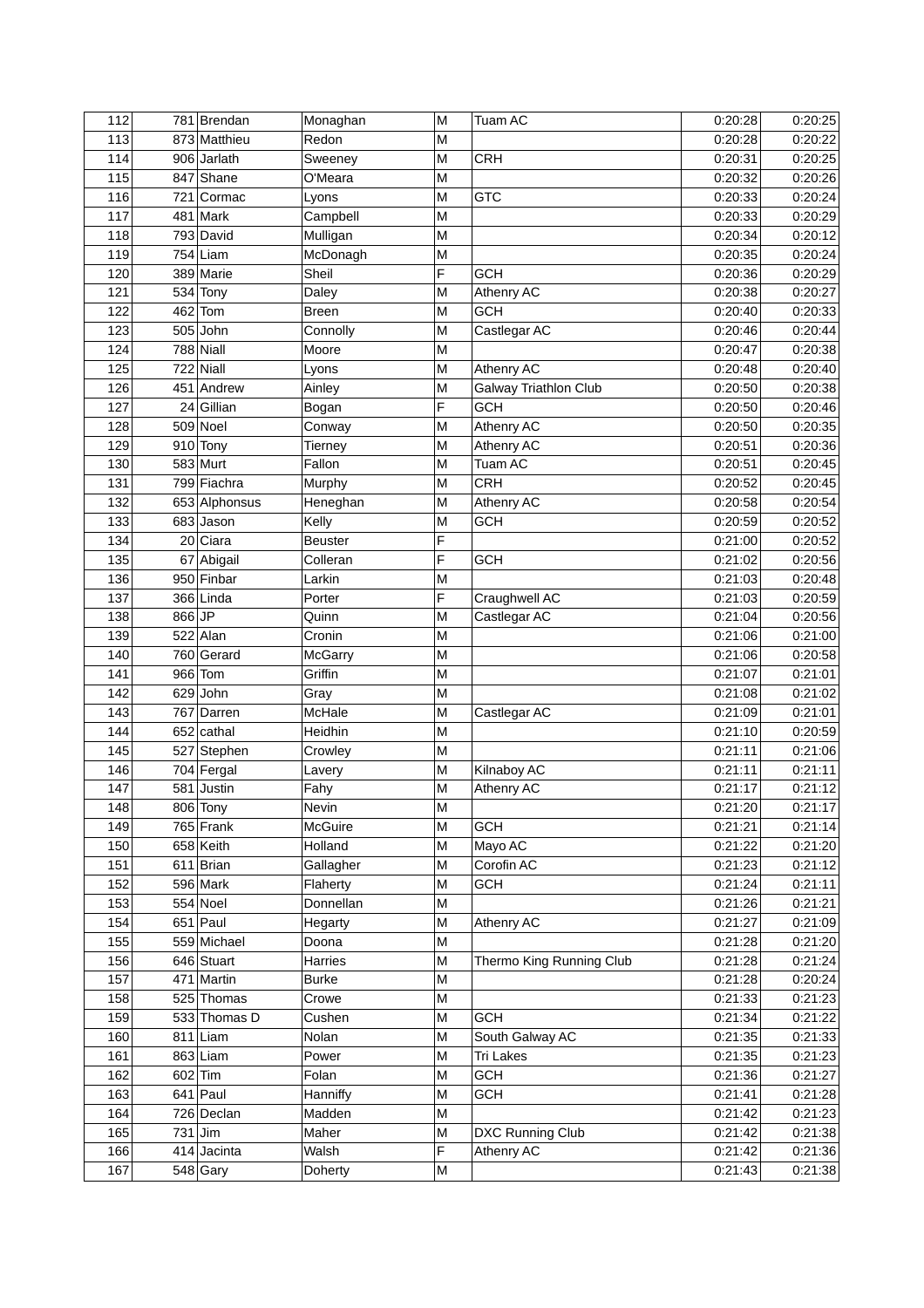| 168 | 624 David    | Glynn             | M         | <b>GCH</b>                        | 0:21:44 | 0:21:26 |
|-----|--------------|-------------------|-----------|-----------------------------------|---------|---------|
| 169 | 862 Frank    | Power             | M         | South Galway AC                   | 0:21:47 | 0:21:42 |
| 170 | 696 Basil    | King              | M         | Athenry AC                        | 0:21:48 | 0:21:38 |
| 171 | $689$ John   | Kennedy           | M         |                                   | 0:21:51 | 0:21:48 |
| 172 | $504$ James  | Connolly          | M         | St James AC                       | 0:21:52 | 0:21:50 |
| 173 | 214 Bridget  | Jacobsen          | F         | <b>GCH</b>                        | 0:21:53 | 0:21:46 |
| 174 | $138$ Niamh  | Flavin            | F         |                                   | 0:21:58 | 0:21:46 |
| 175 | 365 Laura    | Porter            | F         | Craughwell AC                     | 0:22:02 | 0:21:57 |
| 176 | 907 Andrew   | Talbot            | M         |                                   | 0:22:03 | 0:22:00 |
| 177 | 484 Eunan    | Canavan           | M         |                                   | 0:22:04 | 0:21:49 |
| 178 | 79 Yvonne    | Croke             | F         |                                   | 0:22:04 | 0:21:41 |
| 179 | $763$ Niall  | McGuinness        | M         | South Galway AC                   | 0:22:05 | 0:21:56 |
| 180 | 852 Brian    | O'Regan           | M         |                                   | 0:22:06 | 0:21:59 |
| 181 | $932$ Paul   | Whent             | M         | <b>GCH</b>                        | 0:22:07 | 0:21:41 |
| 182 | $720$ James  | Lundon            | M         | Athenry AC                        | 0:22:07 | 0:21:55 |
| 183 | 700 Michael  | Laffey            | M         | <b>CRH</b>                        | 0:22:11 | 0:22:01 |
| 184 | 886 Declan   | Ryan              | M         |                                   | 0:22:13 | 0:22:08 |
| 185 | 573 Gerard   | Dwyer             | M         | Craughwell AC                     | 0:22:13 | 0:22:04 |
| 186 | 227 Eimear   | Keary             | F         |                                   | 0:22:13 | 0:21:49 |
| 187 | 143 Mollie   | Foley             | F         | <b>Predator Triathlon Club</b>    | 0:22:14 | 0:22:03 |
| 188 | 82 Yvonne    | Crotty            | F         |                                   | 0:22:14 | 0:22:01 |
| 189 | 882 Brendan  | Ryan              | M         |                                   | 0:22:16 | 0:22:10 |
| 190 | 479 David    | Callanan          | M         | Craughwell AC                     | 0:22:16 | 0:22:02 |
| 191 | 563 Aidan    | Doyle             | M         | Tuam AC                           | 0:22:18 | 0:22:14 |
| 192 | 139 Elaine   | Fleming           | F         |                                   | 0:22:19 | 0:22:15 |
| 193 | 362 Margaret | Page              | F         |                                   | 0:22:20 | 0:22:09 |
| 194 | $737$ Tom    | Mannion           | M         | Tuam AC                           | 0:22:20 | 0:22:16 |
| 195 | 446 Nora     | <b>Bonner</b>     | F         | Finn Valley AC                    | 0:22:22 | 0:22:12 |
| 196 | $952$ John   | Heelan            | M         |                                   | 0:22:23 | 0:22:18 |
| 197 | $251$ Chloe  | Lemahieu          | F         | Thermo King Running Club          | 0:22:26 | 0:22:17 |
| 198 | 233 Sinead   | Keogh             | F         | Castlegar AC                      | 0:22:27 | 0:22:20 |
| 199 | 855 Eoin     | O'Sullivan        | M         | Athenry AC                        | 0:22:28 | 0:22:22 |
| 200 | 288 Linda    | <b>McGuinness</b> | F         |                                   | 0:22:28 | 0:22:16 |
| 201 | $739$ Cathal | Mc Hugh           | M         |                                   | 0:22:29 | 0:22:13 |
| 202 | 783 Patrick  | Monahan           | M         | <b>Galway Triathlon Club</b>      | 0:22:31 | 0:22:19 |
| 203 | 820 Reamonn  | O Flatharta       | M         |                                   | 0:22:31 | 0:22:19 |
| 204 | 464 Daniel   | <b>Broderick</b>  | ${\sf M}$ | Athenry AC                        | 0:22:32 | 0:22:15 |
| 205 | 66 Jean      | Coleman           | F         | Tuam AC                           | 0:22:35 | 0:22:25 |
| 206 | $954$ James  | Murphy            | M         | Caltra & District AC              | 0:22:36 | 0:22:26 |
| 207 | 724 Dermot   | Macken            | M         |                                   | 0:22:37 | 0:22:07 |
| 208 | 568 Kevin    | Duffy             | M         | Castlegar AC                      | 0:22:37 | 0:22:23 |
| 209 | 620 Seamus   | Geraghty          | M         | <b>GCH</b>                        | 0:22:39 | 0:22:34 |
| 210 | $519$ John   | Creane            | M         | Thermo King Running Club          | 0:22:40 | 0:22:26 |
| 211 | 478 Frank    | <b>Byrnes</b>     | M         | Craughwell AC                     | 0:22:41 | 0:22:12 |
| 212 | $111$ fiona  | Doughan           | F         | Athenry AC                        | 0:22:41 | 0:22:29 |
| 213 | 374 Sheila   | Reilly            | F         | Loughrea AC                       | 0:22:43 | 0:22:35 |
| 214 | 579 Gerry    | Fahy              | M         | <b>CRH</b>                        | 0:22:43 | 0:22:24 |
| 215 | 780 Gearoid  | Moloney           | M         | Maree AC                          | 0:22:44 | 0:22:29 |
| 216 | 782 Paul     | Monaghan          | М         |                                   | 0:22:44 | 0:22:14 |
| 217 | 566 Gordon   | Duane             | М         |                                   | 0:22:46 | 0:22:37 |
| 218 | 189 Chrissie | Hardiman          | F         | Tuam AC                           | 0:22:46 | 0:22:35 |
| 219 | 940 Mark     | Folan             | M         | Thermo King Running Club          | 0:22:48 | 0:22:34 |
| 220 | 480 Pat      | Callanan          | M         | Athenry AC                        | 0:22:49 | 0:22:38 |
| 221 | 918 Michael  | Walls             | M         | <b>GCH</b>                        | 0:22:50 | 0:22:39 |
| 222 | 741 Michael  | Mc Mahon          | M         |                                   | 0:22:51 | 0:22:32 |
| 223 | 261 Laura    | Mahony            | F         | Ballyroan Abbeyleix and Districts | 0:22:51 | 0:22:44 |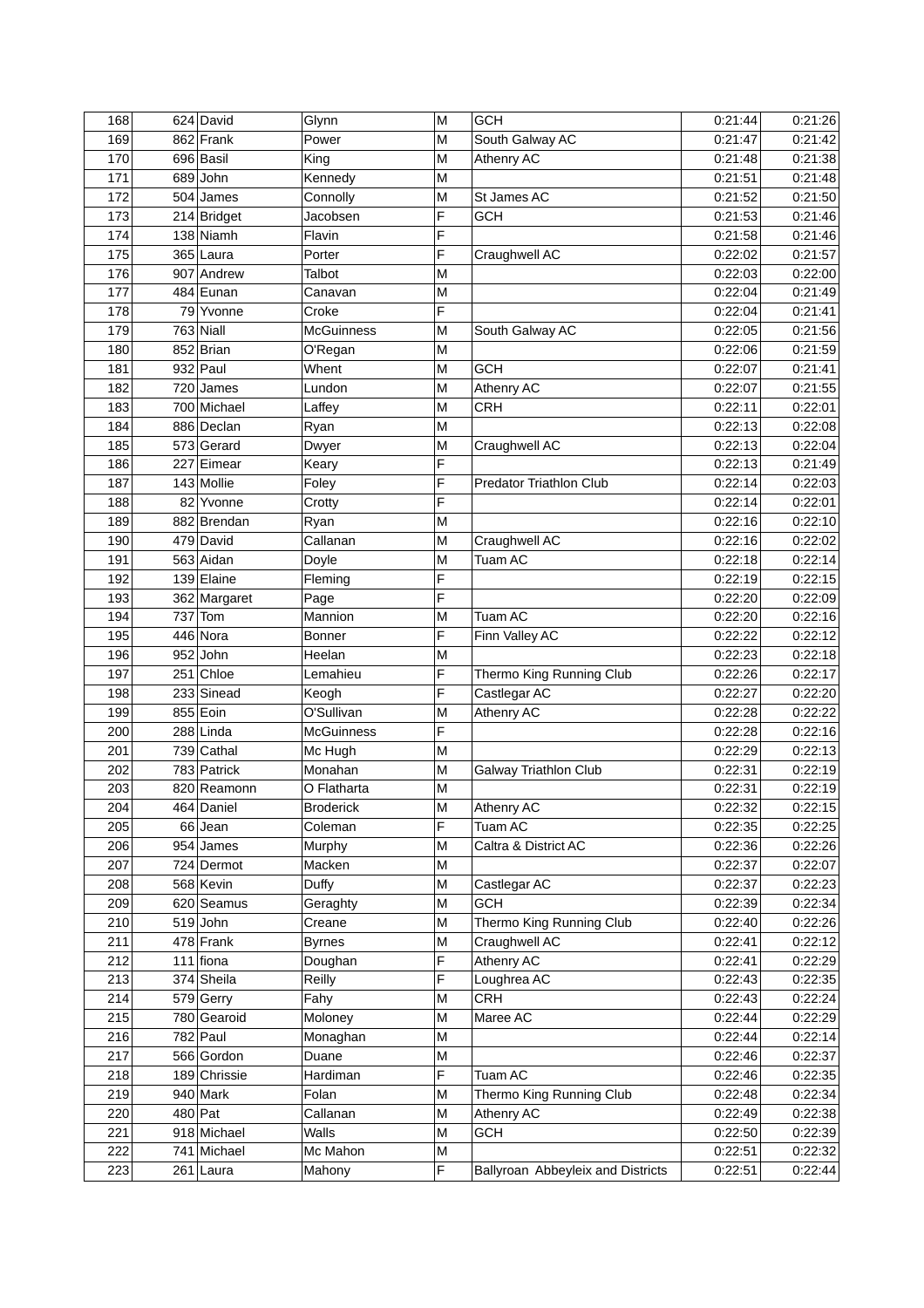| 224 |          | 807 Colm       | Niland         | M | Craughwell AC            | 0:22:52 | 0:22:27 |
|-----|----------|----------------|----------------|---|--------------------------|---------|---------|
| 225 |          | 861 Thomas     | Porter         | M | Craughwell AC            | 0:22:52 | 0:22:51 |
| 226 | $902$ JP |                | <b>Steede</b>  | M |                          | 0:22:54 | 0:22:47 |
| 227 |          | $459$ Mark     | <b>Bradish</b> | M |                          | 0:22:56 | 0:22:27 |
| 228 |          | 42 Aoife       | Callan         | F | Athenry AC               | 0:22:56 | 0:22:40 |
| 229 |          | 367 Ciara      | Power          | F |                          | 0:22:58 | 0:22:45 |
| 230 |          | 680 David      | Kelly          | M | South Galway AC          | 0:23:00 | 0:22:45 |
| 231 |          | 803 Wojciech   | <b>Musial</b>  | M | Marathon Club Ireland    | 0:23:01 | 0:22:47 |
| 232 |          | 898 Eoin       | Smullen        | M | St James AC              | 0:23:02 | 0:22:53 |
| 233 |          | 163 Collette   | Gill           | F | Loughrea AC              | 0:23:03 | 0:22:58 |
| 234 |          | 400 Lorraine   | Stenson        | F | Galway Triathlon Club    | 0:23:04 | 0:22:41 |
| 235 |          | 205 Amanda     | Horan          | F | South Galway AC          | 0:23:05 | 0:22:53 |
| 236 |          | 650 Ronan      | Healy          | M |                          | 0:23:06 | 0:22:54 |
| 237 |          | 927 Mirko      | Warnke         | M | <b>GCH</b>               | 0:23:07 | 0:22:48 |
| 238 |          | 613 Michael    | Gallagher      | M | South Galway AC          | 0:23:09 | 0:22:46 |
| 239 |          | 81 Charlotte   | Cronin         | F | Athenry AC               | 0:23:10 | 0:22:49 |
| 240 |          | 518 Padhraig   | Coyne          | M | Athenry AC               | 0:23:10 | 0:22:54 |
| 241 |          | 875 Gerry      | Rohan          | M | <b>CRH</b>               | 0:23:11 | 0:23:01 |
| 242 |          | 608 Sean       | Freeney        | M | Athenry AC               | 0:23:12 | 0:22:43 |
| 243 |          | 828 Kevin      | O'Connell      | M |                          | 0:23:14 | 0:22:49 |
|     |          |                |                |   |                          |         |         |
| 244 |          | 869 Pete       | Rabbitte       | M | Tuam AC                  | 0:23:14 | 0:22:52 |
| 245 |          | 324 Gerardine  | <b>Nally</b>   | F | Castlegar AC             | 0:23:15 | 0:22:57 |
| 246 |          | 949 Patrick    | Foley          | M |                          | 0:23:15 | 0:22:51 |
| 247 |          | 876 Kerrill    | Rohan          | M |                          | 0:23:17 | 0:23:09 |
| 248 |          | 85 Monica      | Daly           | F |                          | 0:23:17 | 0:22:57 |
| 249 |          | $537$ Jaco     | Daniels        | M |                          | 0:23:19 | 0:23:00 |
| 250 | 938 Pa   |                | Canavan        | M | Thermo King Running Club | 0:23:21 | 0:23:11 |
| 251 |          | 83 Miriam      | Cuddy          | F |                          | 0:23:22 | 0:22:59 |
| 252 |          | 405 Michelle   | Tuohy          | F | Athenry AC               | 0:23:23 | 0:23:09 |
| 253 |          | $513$ Nick     | Cosgrave       | M |                          | 0:23:26 | 0:23:01 |
| 254 |          | 398 Yvonne     | Smyth          | F |                          | 0:23:27 | 0:23:05 |
| 255 |          | 107 Malanie    | Donnellan      | F | Tuam AC                  | 0:23:28 | 0:23:21 |
| 256 |          | $493$ Dave     | Clarke         | M | Corofin AC               | 0:23:30 | 0:23:16 |
| 257 |          | 730 Philip     | Magnier        | M | Athenry AC               | 0:23:31 | 0:23:15 |
| 258 |          | 691 Martin     | Kenny          | M | Tuam AC                  | 0:23:32 | 0:23:07 |
| 259 |          | $551$ Paul     | Dolan          | M | Athenry AC               | 0:23:32 | 0:23:18 |
| 260 |          | 645 Colum      | Harlowe        | M |                          | 0:23:33 | 0:23:08 |
| 261 |          | 900 John       | Stanford       | М | South Galway AC          | 0:23:34 | 0:23:24 |
| 262 |          | 634 Tommy      | Greaney        | M | Corofin AC               | 0:23:34 | 0:23:17 |
| 263 |          | 794 Fergus     | <b>Mullins</b> | M | Athenry AC               | 0:23:40 | 0:23:21 |
| 264 |          | 80 Cathriona   | Cronin         | F | Athenry AC               | 0:23:40 | 0:23:26 |
| 265 |          | 864 Emmet      | Queenan        | M |                          | 0:23:41 | 0:23:41 |
| 266 |          | $301$ Cathy    | Melia          | F | Athenry AC               | 0:23:42 | 0:23:42 |
| 267 |          | 665 Simon      | Iwasaki        | M | <b>HPE Running Club</b>  | 0:23:42 | 0:23:01 |
| 268 |          | 558 Kieron     | Donohue        | M |                          | 0:23:43 | 0:23:03 |
| 269 |          | 57 Claire      | Cellarius      | F | Corofin AC               | 0:23:43 | 0:23:34 |
| 270 |          | 344 Bernadette | O'Connor       | F |                          | 0:23:45 | 0:23:32 |
| 271 |          | 173 Audrey     | Greaney        | F | Tuam AC                  | 0:23:48 | 0:23:28 |
| 272 |          | 744 Cathal     | McBride        | M |                          | 0:23:48 | 0:23:32 |
| 273 |          | 826 Gavan      | O'Brien        | M |                          | 0:23:49 | 0:23:18 |
| 274 |          | 272 Joanne     | Mc Gillicuddy  | F | Athenry AC               | 0:23:52 | 0:23:29 |
| 275 |          | $296$ Leah     | McManus        | F | East Galway AC           | 0:23:53 | 0:23:41 |
| 276 |          | $244$ Cathy    | Kyne           | F |                          | 0:23:53 | 0:23:34 |
| 277 |          | 151 Caroline   | Freeney        | F | <b>Athenry AC</b>        | 0:23:54 | 0:23:32 |
| 278 |          | 872 Anthony    | Redmond        | M |                          | 0:23:55 | 0:23:34 |
| 279 |          | 860 Shaun      | Porter         | М |                          | 0:23:55 | 0:23:34 |
|     |          |                |                |   |                          |         |         |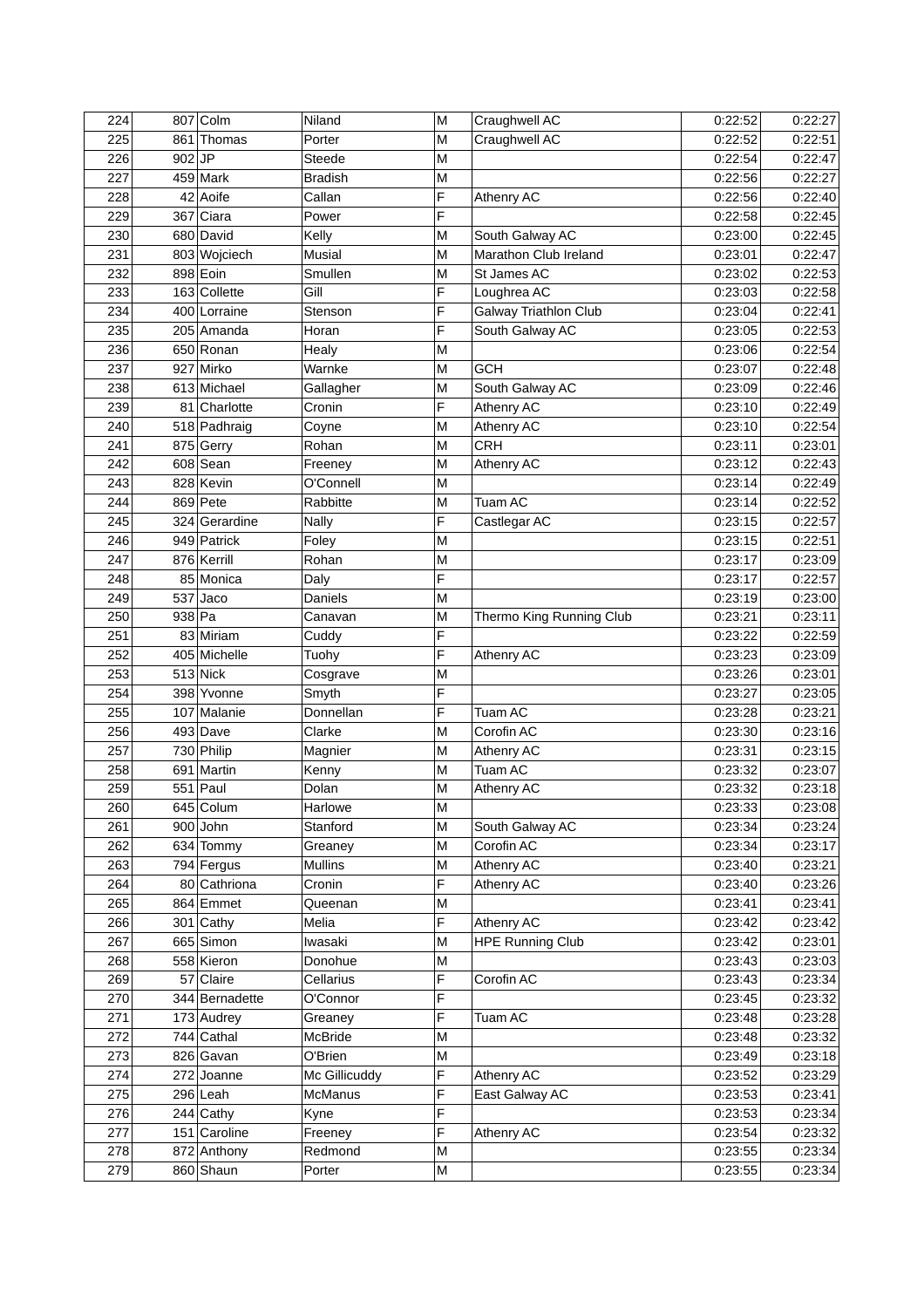| 280 |            | $507$ Jack    | Connors        | M                       |                           | 0:23:56 | 0:23:37 |
|-----|------------|---------------|----------------|-------------------------|---------------------------|---------|---------|
| 281 |            | 423 Teresa    | Callanan       | F                       |                           | 0:23:56 | 0:23:41 |
| 282 |            | 331 Sharon    | Ni Loideain    | F                       |                           | 0:23:57 | 0:23:36 |
| 283 |            | 78 Orlaith    | Cormican       | F                       |                           | 0:23:58 | 0:23:42 |
| 284 |            | 633 Russell   | Greaney        | M                       |                           | 0:24:00 | 0:23:14 |
| 285 |            | $94$ Rena     | Deely          | F                       | Craughwell AC             | 0:24:01 | 0:23:44 |
| 286 |            | 844 Michael   | O'Malley       | M                       | Corofin AC                | 0:24:02 | 0:23:46 |
| 287 |            | 569 Sean      | Duggan         | M                       |                           | 0:24:04 | 0:23:55 |
| 288 |            | $717$ Niall   | Loughrey       | M                       |                           | 0:24:05 | 0:23:20 |
| 289 |            | 196 Mary Kate | Heaslip        | F                       | Athenry AC                | 0:24:05 | 0:23:42 |
| 290 |            | 87 Laura      | Darby          | F                       | <b>GCH</b>                | 0:24:06 | 0:23:40 |
| 291 |            | 95 Michelle   | <b>DeJesus</b> | F                       |                           | 0:24:06 | 0:23:54 |
| 292 |            | 638 Oisin     | Guiry          | M                       |                           | 0:24:06 | 0:23:53 |
| 293 |            | $659$ Tom     | Hopkins        | M                       | Tuam AC                   | 0:24:08 | 0:24:05 |
| 294 |            | $625$ Gary    | Glynn          | M                       |                           | 0:24:09 | 0:23:41 |
| 295 | $167$ rita |               | gilmore        | F                       | Athenry AC                | 0:24:11 | 0:24:06 |
| 296 |            | 867 Michael   | Quinn          | M                       |                           | 0:24:12 | 0:23:51 |
| 297 |            | 701 Michael   | Langan         | M                       |                           | 0:24:14 | 0:23:55 |
| 298 |            | $667$ Neil    | Johnson        | M                       | <b>GCH</b>                | 0:24:16 | 0:24:03 |
| 299 |            | 327 Ciara     | Ni Choirbin    | F                       | Castlegar AC              | 0:24:16 | 0:24:10 |
| 300 |            | 320 Karen     | Murphy         | F                       |                           | 0:24:18 | 0:24:09 |
| 301 |            | $663$ Joe     | Hyland         | M                       |                           | 0:24:19 | 0:23:46 |
| 302 |            | 45 Antoinette | Canavan        | F                       |                           | 0:24:19 | 0:24:01 |
| 303 |            | $743$ Colm    | McAllen        | M                       | Craughwell AC             | 0:24:22 | 0:24:12 |
| 304 |            | 942 Tommy     | Molloy         | M                       | Thermo King Running Club  | 0:24:24 | 0:23:54 |
| 305 |            | 75 Veronica   | Connolly       | F                       | St James AC               | 0:24:24 | 0:24:15 |
| 306 |            | 824 Shane     | O'Brien        | M                       | <b>CRH</b>                | 0:24:24 | 0:24:08 |
| 307 |            | 943 Mark      | O'Toole        | M                       | Thermo King Running Club  | 0:24:25 | 0:23:55 |
| 308 |            | 715 Pat       | Long           | M                       | East Galway AC            | 0:24:25 | 0:23:58 |
| 309 |            | 804 Frankie   | <b>Nally</b>   | M                       |                           | 0:24:25 | 0:24:06 |
| 310 |            | 677 Robert    | Keary          | M                       | Loughrea AC               | 0:24:25 | 0:24:06 |
| 311 |            | $632$ Paul    | Greaney        | M                       |                           | 0:24:27 | 0:23:44 |
| 312 |            | 260 Samantha  | Mahon          | F                       |                           | 0:24:31 | 0:24:15 |
| 313 |            | 589 John      | Fawl           | M                       | Ballinasloe & District AC | 0:24:32 | 0:24:10 |
| 314 |            | 142 Dolores   | Foley          | F                       | Galway Meet & Train       | 0:24:34 | 0:24:10 |
| 315 |            | 253 Clodagh   | Lennon         | F                       |                           | 0:24:35 | 0:24:02 |
| 316 |            | 452 Paul      | Anglim         | $\overline{\mathsf{M}}$ |                           | 0:24:36 | 0:24:04 |
| 317 |            | 584 Tom       | Fallon         | М                       | CRH                       | 0:24:37 | 0:24:07 |
| 318 |            | 631 Kenneth   | Greaney        | M                       |                           | 0:24:40 | 0:24:19 |
| 319 |            | 304 Bernie    | Molloy         | F                       | Athenry AC                | 0:24:41 | 0:24:28 |
| 320 |            | 213 Maeve     | <b>Hynes</b>   | F                       |                           | 0:24:42 | 0:24:22 |
| 321 |            | 168 Fionnuala | Ginty          | F                       |                           | 0:24:43 | 0:24:23 |
| 322 |            | 628 Killian   | Gottsche       | M                       |                           | 0:24:45 | 0:24:23 |
| 323 |            | 678 Stephem   | Keary          | M                       |                           | 0:24:47 | 0:24:23 |
| 324 |            | 961 Brendan   | <b>Treacy</b>  | M                       | Craughwell AC             | 0:24:49 | 0:24:36 |
| 325 |            | 555 Tim       | Donnellan      | M                       | <b>GCH</b>                | 0:24:50 | 0:24:24 |
| 326 |            | $150$ Lorna   | Freeman        | F                       | Athenry AC                | 0:24:50 | 0:24:25 |
| 327 |            | 231 Sheila    | Kelly          | F                       | Athenry AC                | 0:24:50 | 0:24:21 |
| 328 |            | 89 Caitriona  | Davin          | F                       | <b>CRH</b>                | 0:24:52 | 0:24:52 |
| 329 |            | $265$ Julia   | Mangan         | F                       |                           | 0:24:55 | 0:24:21 |
| 330 |            | 161 Sharon    | Gibsey         | F                       |                           | 0:24:56 | 0:24:51 |
| 331 |            | $429$ Rita    | Loughrey       | F                       | Caltra & District AC      | 0:24:57 | 0:24:30 |
| 332 |            | 273 Caragh    | McCarthy       | F                       |                           | 0:24:57 | 0:24:45 |
| 333 |            | 426 Michelle  | Ryan           | F                       | Caltra & District AC      | 0:24:57 | 0:24:26 |
| 334 |            | 347 Dympna    | O'Dea          | F                       |                           | 0:24:59 | 0:24:34 |
|     |            |               |                | F                       |                           |         | 0:24:28 |
| 335 |            | 999 Olivia    | Fitzpatrick    |                         |                           | 0:24:59 |         |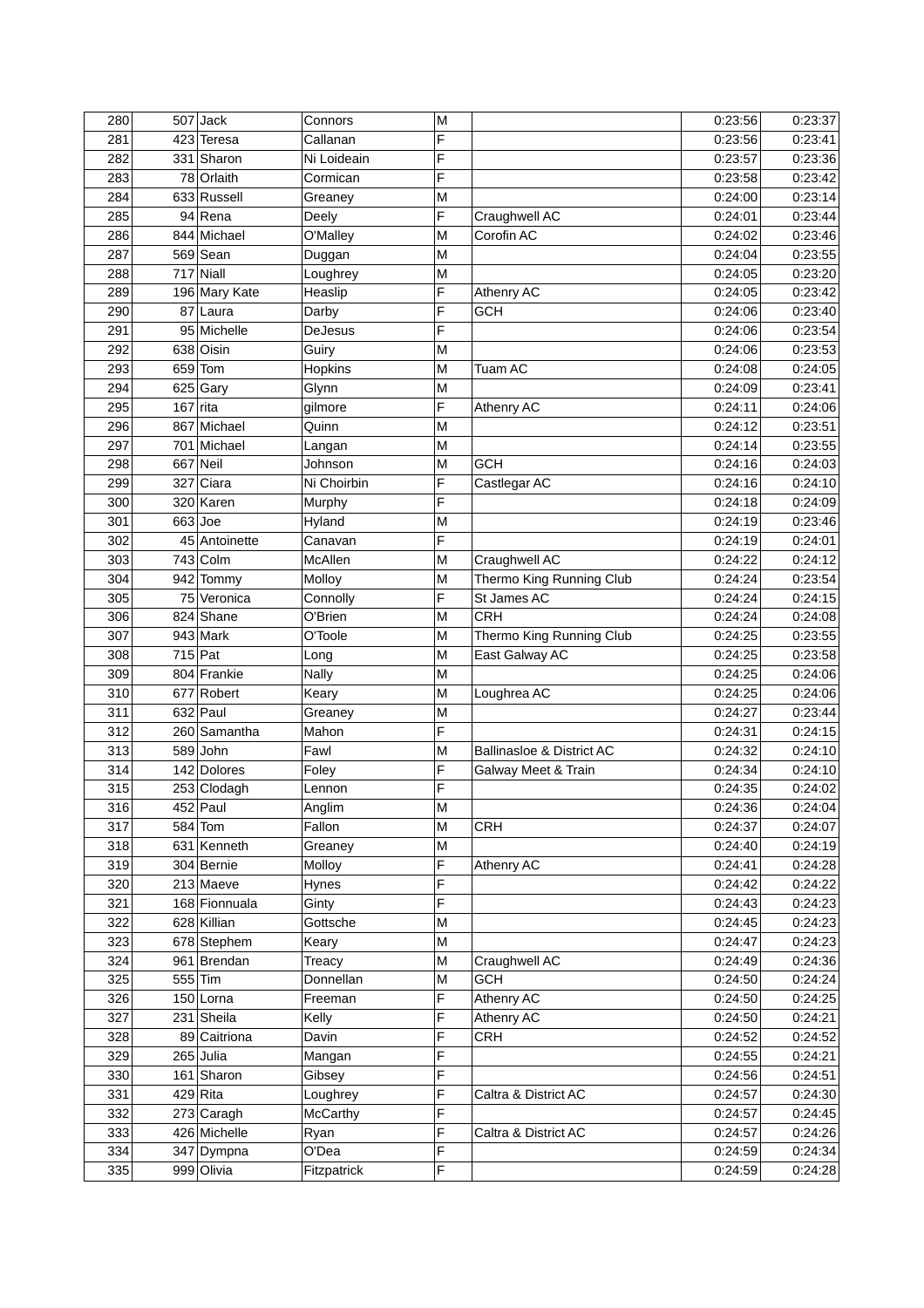| 336 |          | $708$ Joe               | Leahy          | M |                                | 0:25:00 | 0:24:43 |
|-----|----------|-------------------------|----------------|---|--------------------------------|---------|---------|
| 337 |          | $141$ Laura             | Folan          | F |                                | 0:25:01 | 0:24:20 |
| 338 |          | 891 John                | Scroope        | M |                                | 0:25:01 | 0:24:21 |
| 339 |          | 492 Aaron               | Clarke         | M |                                | 0:25:04 | 0:24:19 |
| 340 |          | $383$ Mary              | Ryan           | F |                                | 0:25:05 | 0:24:27 |
| 341 |          | $\overline{294}$ Audrey | McMahon        | F | Loughrea AC                    | 0:25:05 | 0:24:47 |
| 342 |          | $212$ Emma              | Hynes          | F |                                | 0:25:06 | 0:24:47 |
| 343 |          | $671$ Mark              | Keane          | M | East Galway AC                 | 0:25:08 | 0:24:42 |
| 344 |          | 913 Gerry               | <b>Treacy</b>  | M | Craughwell AC                  | 0:25:10 | 0:24:50 |
| 345 |          | $865$ John              | Quinlivan      | M | Maree AC                       | 0:25:11 | 0:24:41 |
| 346 |          | 271 Kathleen            | Mc Donnell     | F |                                | 0:25:13 | 0:24:51 |
| 347 |          | 850 John                | O'Neill        | M | Laragh AC                      | 0:25:18 | 0:25:09 |
| 348 |          | 939 Ray                 | Connelly       | M | Thermo King Running Club       | 0:25:19 | 0:25:05 |
| 349 |          | $746$ Noel              | McCarthy       | M |                                | 0:25:20 | 0:24:44 |
| 350 |          | 319 Aoife               | Mullane        | F | Craughwell AC                  | 0:25:21 | 0:24:49 |
| 351 |          | 460 Kevin               | <b>Brady</b>   | M |                                | 0:25:21 | 0:24:49 |
|     | 453 TJ   |                         |                |   |                                |         | 0:25:17 |
| 352 |          |                         | <b>Beatty</b>  | M | Loughrea AC                    | 0:25:23 |         |
| 353 | $461$ TJ |                         | <b>Breen</b>   | M |                                | 0:25:26 | 0:25:10 |
| 354 |          | 321 Niamh               | Murphy         | F |                                | 0:25:30 | 0:25:23 |
| 355 |          | 65 Niamh                | Coffey         | F |                                | 0:25:30 | 0:25:10 |
| 356 |          | 155 Naomi               | Galvin         | F | <b>Tullamore Harriers</b>      | 0:25:31 | 0:24:54 |
| 357 |          | 544 Aidan               | Devine         | M | GCH                            | 0:25:32 | 0:25:32 |
| 358 |          | 887 Aonghus             | Sammin         | M | <b>GCH</b>                     | 0:25:32 | 0:24:51 |
| 359 |          | 705 Stephen             | Lawless        | M |                                | 0:25:33 | 0:24:55 |
| 360 |          | 285 Ann Marie           | McGrath        | F |                                | 0:25:34 | 0:25:15 |
| 361 |          | 447 Gloria              | Donoghue       | F | Finn Valley AC                 | 0:25:34 | 0:25:25 |
| 362 |          | 690 Kevin               | Kenny          | M |                                | 0:25:35 | 0:25:01 |
| 363 |          | $194$ Mary              | Healy          | F |                                | 0:25:35 | 0:25:06 |
| 364 |          | 178 Donna               | Hallinan       | F |                                | 0:25:35 | 0:25:27 |
| 365 |          | 207 Rebecca             | Horgan         | F |                                | 0:25:37 | 0:25:00 |
| 366 |          | 18 Carmel               | Bergin         | F | South Galway AC                | 0:25:38 | 0:25:17 |
| 367 |          | 90 Gearoidin            | De BhailAs     | F |                                | 0:25:38 | 0:25:17 |
| 368 |          | 190 Tracy               | Harney         | F | SRL AC                         | 0:25:46 | 0:25:37 |
| 369 |          | 390 Patricia            | Sheppard       | F | Castlegar AC                   | 0:25:46 | 0:25:29 |
| 370 |          | 839 Ronan               | O'Grady        | M | Castlegar AC                   | 0:25:47 | 0:25:31 |
| 371 |          | 312 Siobhan             | Mooney         | F | <b>GCH</b>                     | 0:25:50 | 0:25:24 |
| 372 |          | 64 Olivia               | Coen           | F |                                | 0:25:51 | 0:25:41 |
| 373 |          | 606 Enda                | Fox            | М | <b>Predator Triathlon Club</b> | 0:25:54 | 0:25:13 |
| 374 |          | 711 Sylvester           | Lenihan        | M |                                | 0:25:55 | 0:25:27 |
| 375 |          | 361 Elaine              | O'Sullivan     | F |                                | 0:25:56 | 0:25:39 |
| 376 |          | $156$ Linda             | Garvey         | F |                                | 0:25:58 | 0:25:34 |
| 377 |          | 836 Kevin               | O'Dea          | M | CRH                            | 0:26:00 | 0:25:56 |
| 378 |          | 926 Ray                 | Ward           | M |                                | 0:26:01 | 0:25:37 |
| 379 |          | $552$ Tony              | Dolan          | M |                                | 0:26:01 | 0:25:32 |
| 380 |          | 543 Kevin               | Devane         | M | Athenry AC                     | 0:26:03 | 0:25:34 |
| 381 |          | 791 Michael             | Moran          | M | Loughrea AC                    | 0:26:03 | 0:25:34 |
| 382 |          | 198 Marie               | Hennelly       | F |                                | 0:26:04 | 0:25:48 |
| 383 |          | 465 Dave                | <b>Browne</b>  | M | <b>UBFit</b>                   | 0:26:04 | 0:25:34 |
| 384 |          | 280 Catherine           | McEnery        | F |                                | 0:26:05 | 0:25:41 |
| 385 |          | 697 Brian               | King           | M |                                | 0:26:06 | 0:25:39 |
| 386 |          |                         |                | F |                                |         | 0:25:24 |
|     |          | 222 Elaine              | Joyce          |   | <b>GCH</b>                     | 0:26:06 |         |
| 387 |          | 822 Colm                | O Maille       | M | <b>GCH</b>                     | 0:26:07 | 0:25:35 |
| 388 |          | $195$ Tina              | Healy McDonagh | F | Corofin AC                     | 0:26:08 | 0:25:52 |
| 389 |          | 419 Marguerite          | Wilkinson      | F | Athenry AC                     | 0:26:08 | 0:25:40 |
| 390 |          | 837 Michael             | O'Dea          | M |                                | 0:26:10 | 0:25:58 |
| 391 |          | 148 Grainne             | Forde          | F |                                | 0:26:11 | 0:25:48 |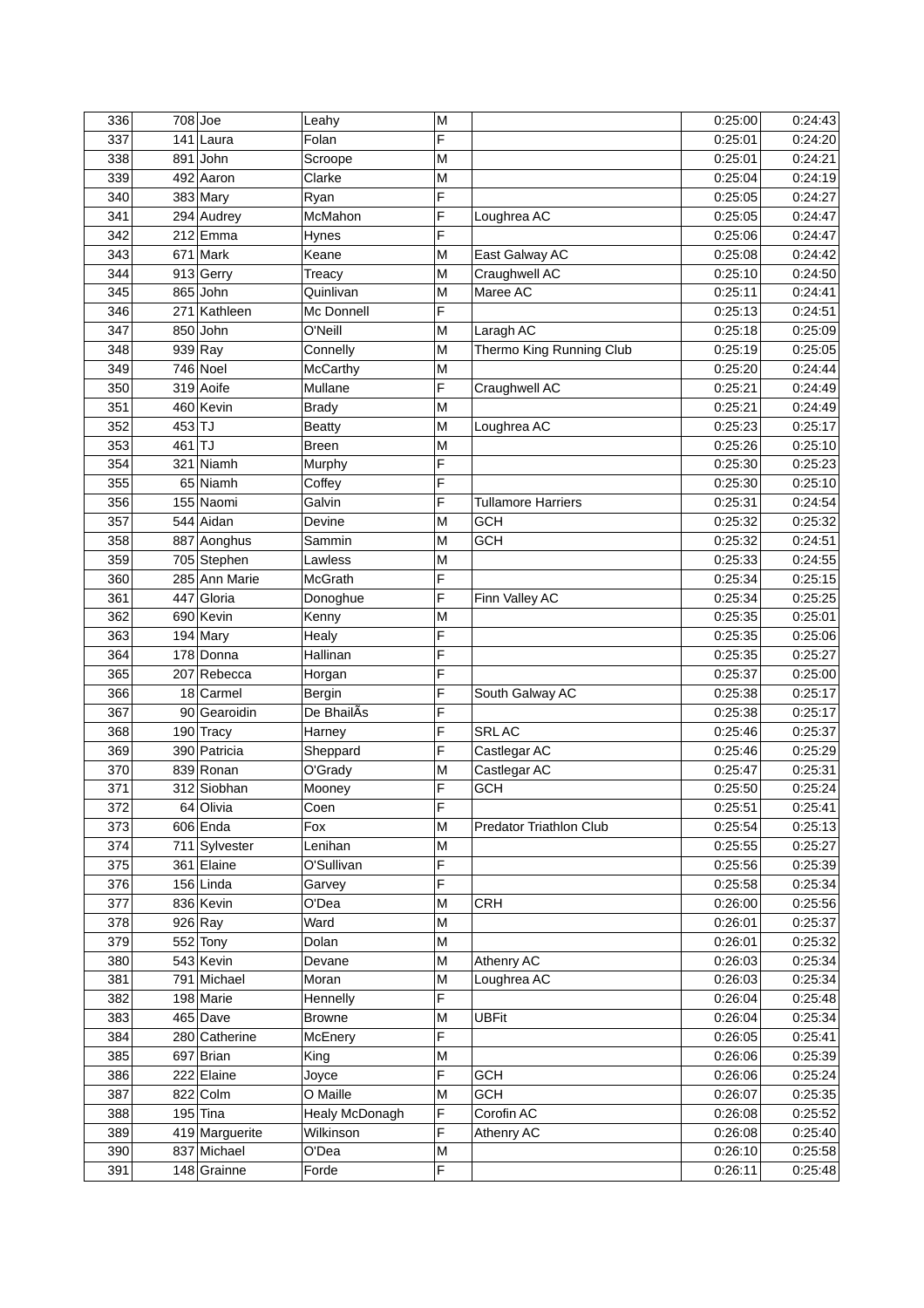| 392 | 399 Patricia       | Staunton    | F |                                | 0:26:11 | 0:25:25 |
|-----|--------------------|-------------|---|--------------------------------|---------|---------|
| 393 | $307$ Gail         | Molloy      | F | Corofin AC                     | 0:26:12 | 0:25:55 |
| 394 | 338 Blaithin       | O'Brien     | F | <b>CRH</b>                     | 0:26:13 | 0:25:44 |
| 395 | 411 Anne-Marie     | Walsh       | F |                                | 0:26:14 | 0:25:44 |
| 396 | 427 Siobhan        | Flaherty    | F | Caltra & District AC           | 0:26:18 | 0:26:06 |
| 397 | 134 Caroline       | Flaherty    | F | <b>CRH</b>                     | 0:26:19 | 0:26:18 |
| 398 | 833 Rory           | O'Connor    | M | Tuam AC                        | 0:26:19 | 0:26:17 |
| 399 | 553 James          | Donnellan   | M | <b>HPE Running Club</b>        | 0:26:20 | 0:25:48 |
| 400 | $436$ Rita         | Moore       | F |                                | 0:26:20 | 0:25:44 |
| 401 | 818 Micheal        | O Domhaill  | M |                                | 0:26:22 | 0:26:07 |
| 402 | $257$ Anne         | Lyng        | F | Athenry AC                     | 0:26:23 | 0:25:59 |
| 403 | 208 Marie          | Howley      | F | Tuam AC                        | 0:26:29 | 0:25:50 |
| 404 | 956 Martin         | Lennon      | М | East Galway AC                 | 0:26:30 | 0:26:03 |
| 405 | 290 Eleanor        | McIntyre    | F |                                | 0:26:30 | 0:25:13 |
| 406 | 97 Claire          |             | F |                                | 0:26:30 | 0:26:30 |
|     |                    | Dempsey     | F |                                |         |         |
| 407 | 200 Anne           | Higgins     |   |                                | 0:26:31 | 0:26:25 |
| 408 | $112$  Irene       | Duane       | F |                                | 0:26:33 | 0:25:58 |
| 409 | $278$ Orla         | McDermott   | F | <b>Predator Triathlon Club</b> | 0:26:35 | 0:26:21 |
| 410 | 62 Aisling         | Coen        | F |                                | 0:26:35 | 0:26:14 |
| 411 | 404 Aoife          | Tuohy       | F | Athenry AC                     | 0:26:36 | 0:26:20 |
| 412 | 434 Carine         | Gachon      | F | Caltra & District AC           | 0:26:39 | 0:26:10 |
| 413 | 670 Brendan        | Keane       | M |                                | 0:26:39 | 0:26:04 |
| 414 | 217 Noelle         | Jones       | F |                                | 0:26:44 | 0:26:25 |
| 415 | 364 Izabela        | Polchowska  | F | <b>GCH</b>                     | 0:26:48 | 0:26:05 |
| 416 | 128 Catherine Anne | field       | F |                                | 0:26:48 | 0:26:21 |
| 417 | 123 Marian         | Fahy        | F |                                | 0:26:50 | 0:26:15 |
| 418 | 236 Fidelma        | Killilea    | F | Corofin AC                     | 0:26:53 | 0:26:37 |
| 419 | $911$ Alan         | Treacy      | M | Athenry AC                     | 0:26:54 | 0:26:31 |
| 420 | 318 Bernie         | Mulderrig   | F |                                | 0:26:55 | 0:26:27 |
| 421 | 709 Michael        | Lenehan     | M |                                | 0:26:57 | 0:26:32 |
| 422 | 713 Matthew        | Linehan     | M |                                | 0:26:57 | 0:26:41 |
| 423 | 370 Christina      | Quinn       | F |                                | 0:26:58 | 0:26:25 |
| 424 | $297$ Mary         | McManus     | F | East Galway AC                 | 0:26:58 | 0:26:29 |
| 425 | $851$ Sean         | O'Neill     | M | Thermo King Running Club       | 0:26:58 | 0:26:44 |
| 426 | 171 Sharon         | Gordon      | F |                                | 0:26:58 | 0:26:42 |
| 427 | 22 Evelyn          | Birmingham  | F |                                | 0:26:59 | 0:26:35 |
| 428 | 496 Dermot         | Comerford   | M |                                | 0:27:00 | 0:26:28 |
| 429 | 184 Carmel         | Hannon      | F |                                | 0:27:01 | 0:26:43 |
| 430 | 50 Siobhan         | Carolan     | F |                                | 0:27:01 | 0:26:44 |
| 431 | 588 Shane          | Farrell     | M |                                | 0:27:02 | 0:26:51 |
| 432 | 84 Majella         | Cummins     | F | Athenry AC                     | 0:27:07 | 0:26:31 |
| 433 | 849 Garret         | O'Neill     | M | Athenry AC                     | 0:27:09 | 0:26:32 |
| 434 | $601$ Joe          | Folan       | M | Castlegar AC                   | 0:27:09 | 0:26:39 |
| 435 | 127 Aisling        |             | F |                                | 0:27:11 | 0:26:57 |
|     |                    | Farrell     | F |                                |         |         |
| 436 | 240 Fiona          | Kilroy      | F |                                | 0:27:11 | 0:26:54 |
| 437 | 298 Martina        | McShane     |   | Corofin AC                     | 0:27:12 | 0:26:46 |
| 438 | 60 Nicola          | Cleary      | F |                                | 0:27:12 | 0:27:03 |
| 439 | 72 Nuala           | Connaughton | F |                                | 0:27:14 | 0:26:51 |
| 440 | 74 Marie           | Conneely    | F | Castlegar AC                   | 0:27:15 | 0:27:09 |
| 441 | 769 Shane          | McLoughlin  | M | Corofin AC                     | 0:27:18 | 0:27:12 |
| 442 | 934 Michael        | Whyte       | M |                                | 0:27:19 | 0:26:47 |
| 443 | $524$ James        | Crowe       | M |                                | 0:27:19 | 0:26:47 |
| 444 | 309 Sarah          | Molloy      | F |                                | 0:27:20 | 0:26:58 |
| 445 | 756 Michael        | McDonagh    | M |                                | 0:27:24 | 0:26:56 |
| 446 | 105 Yvonne         | Dolan       | F |                                | 0:27:26 | 0:26:54 |
| 447 | $283$ Helen        | McGlynn     | F | Castlegar AC                   | 0:27:28 | 0:27:20 |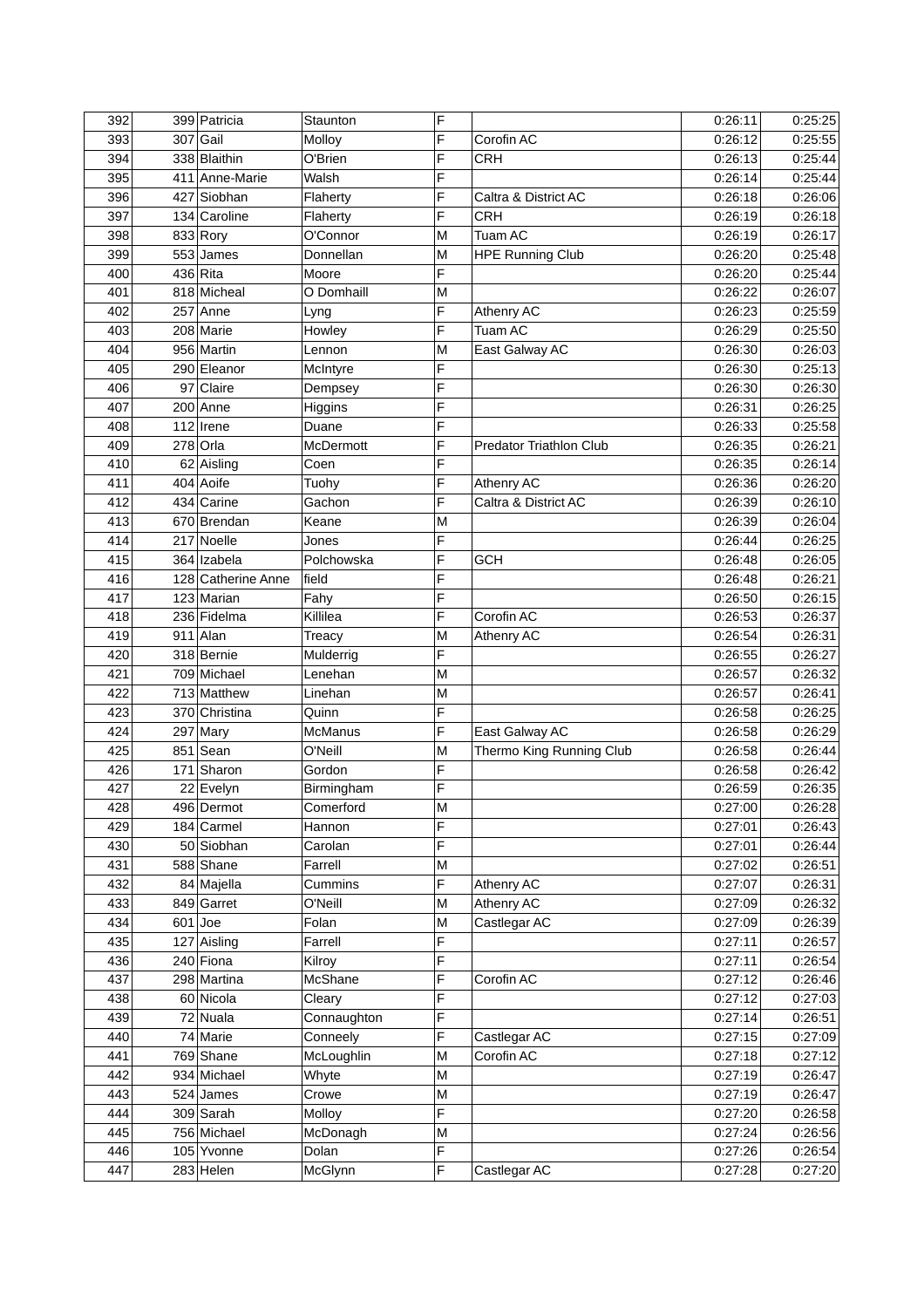| 448        |           | 113 Louise                | Duane             | F      | Athenry AC                     | 0:27:29            | 0:27:01            |
|------------|-----------|---------------------------|-------------------|--------|--------------------------------|--------------------|--------------------|
| 449        |           | 703 Gerry                 | Larkin            | M      |                                | 0:27:31            | 0:27:04            |
| 450        |           | 600 Brian                 | Flherty           | M      |                                | 0:27:32            | 0:26:45            |
| 451        |           | 68 Emma                   | Colleran          | F      | <b>GCH</b>                     | 0:27:32            | 0:27:04            |
| 452        |           | 313 Anne Marie            | Moore             | F      |                                | 0:27:33            | 0:27:05            |
| 453        |           | 342 Ria                   | O'Callaghan       | F      | Loughrea AC                    | 0:27:34            | 0:27:18            |
| 454        |           | 348 Ann                   | O'Donnell         | F      |                                | 0:27:36            | 0:27:36            |
| 455        |           | $26$ Kate                 | Brackpool         | Ē      |                                | 0:27:37            | 0:27:02            |
| 456        |           | 317 Sylvie                | Mossay-O'Donovan  | F      | Craughwell AC                  | 0:27:38            | 0:27:24            |
| 457        |           | $430$ Mary                | McLoughlin        | F      | Caltra & District AC           | 0:27:40            | 0:27:13            |
| 458        |           | 175 Eimear                | Guckian           | F      |                                | 0:27:40            | 0:27:10            |
| 459        |           | 915 Declan                | Varley            | М      | <b>CRH</b>                     | 0:27:41            | 0:27:17            |
| 460        |           | $274$ Una                 | McCarthy          | F      | <b>GCH</b>                     | 0:27:42            | 0:27:18            |
| 461        |           | 96 Corina                 | Delaney           | F      |                                | 0:27:49            | 0:27:14            |
| 462        |           | $176$ Carol               | Guilfoyle         | F      |                                | 0:27:49            | 0:27:43            |
| 463        |           | 445 Sinead                | Mannion           | F      |                                | 0:27:50            | 0:27:23            |
| 464        |           | $718$ Noel                | Lowry             | M      |                                | 0:27:52            | 0:27:17            |
| 465        |           | 385 Helena                | Scannell          | F      | <b>GCH</b>                     | 0:27:53            | 0:27:16            |
| 466        |           | 243 Moyra                 | King              | F      |                                | 0:27:53            | 0:27:33            |
| 467        |           | 55 Maria Vazquez          | Castelo           | F      |                                | 0:27:53            | 0:27:33            |
| 468        |           | $277$ Helen               | McDermott         | F      | <b>Predator Triathlon Club</b> | 0:27:54            | 0:27:20            |
| 469        |           | $685$ John                | Kelly             | M      |                                | 0:27:56            | 0:27:22            |
| 470        |           | 622 Derek                 | Gill              | M      |                                | 0:27:57            | 0:27:30            |
| 471        |           | 242 Assumpta              | King              | F      | Athenry AC                     | 0:27:58            | 0:27:25            |
| 472        |           | 616 Brendan               | Gamble            | M      |                                | 0:28:05            | 0:27:14            |
| 473        |           | $157$ Kate                | Gavin             | F      |                                | 0:28:06            | 0:27:16            |
| 474        |           | 249 Elaine                |                   | F      |                                | 0:28:07            |                    |
| 475        |           | 120 Grainne               | Leavy<br>Engels   | F      |                                | 0:28:08            | 0:27:52<br>0:27:40 |
| 476        |           | 293 Roisin                | McLoughlin        | F      |                                | 0:28:10            | 0:27:41            |
| 477        |           | 56 Brenda                 | Cawley            | F      |                                | 0:28:13            | 0:27:29            |
| 478        |           | 131 Colette               | Finneran          | F      |                                | 0:28:14            | 0:26:34            |
| 479        |           | 61 Siobhan                | Cleary-Mannion    | F      | Loughrea AC                    | 0:28:15            | 0:27:58            |
| 480        |           | 187 Aishling              | Hanrahan          | F      | Loughrea AC                    | 0:28:17            | 0:28:00            |
| 481        |           | 403 Elaine                | <b>Treacy</b>     | F      | Athenry AC                     | 0:28:18            | 0:27:58            |
| 482        |           | 341 Emer                  | O'Byrne           | F      | <b>GCH</b>                     | 0:28:20            | 0:27:54            |
| 483        |           | 166 Emily                 | Gillon            | F      | Tuam AC                        | 0:28:22            | 0:28:17            |
| 484        |           | 539 Ciaran                | Davey             | M      |                                | 0:28:22            | 0:27:58            |
| 485        |           | 12 Deirdre                | Allen             | F      | Corofin AC                     | 0:28:23            | 0:27:56            |
|            |           |                           |                   | M      | Athenry AC                     | 0:28:23            |                    |
| 486<br>487 |           | 672 Martin<br>$770$ James | Keane             |        |                                | 0:28:24            | 0:28:14<br>0:27:51 |
|            |           |                           | McMahon           | M<br>F | South Galway AC                |                    |                    |
| 488<br>489 |           | 282 Marie<br>829 David    | McGee<br>O'Connor | M      | Craughwell AC                  | 0:28:26<br>0:28:28 | 0:28:06<br>0:27:51 |
|            |           |                           |                   | F      |                                | 0:28:29            |                    |
| 490        |           | 210 Marina                | Hussey            | F      | Tuam AC                        |                    | 0:27:44            |
| 491        |           | $40$  Lorna               | Cahill            |        |                                | 0:28:29            | 0:27:51            |
| 492        |           | $371$ Lelia               | Quinn             | F<br>F |                                | 0:28:34            | 0:28:11            |
| 493        |           | 432 Anita                 | O'Shaughnessy     |        | Caltra & District AC           | 0:28:40            | 0:28:30            |
| 494        |           | $235$ Jayne               | Killian           | F      | <b>GCH</b>                     | 0:28:41            | 0:27:58            |
| 495        |           | 908 Conor                 | Tannian           | M      |                                | 0:28:44            | 0:28:12            |
| 496        |           | 326 Sharyn                | Nee               | F      |                                | 0:28:47            | 0:28:12            |
| 497        |           | $712$ Shane               | Lennon            | M      |                                | 0:28:48            | 0:28:13            |
| 498        |           | $761$  Brian              | McGee             | M      |                                | 0:28:48            | 0:28:28            |
| 499        |           | 122 Caroline              | Fahy              | F      | Castlegar AC                   | 0:28:51            | 0:28:33            |
| 500        | $215$ Liz |                           | Jennings          | F      |                                | 0:28:55            | 0:28:23            |
| 501        |           | $193$ Emma                | Hawkes            | F      | Loughrea AC                    | 0:28:59            | 0:28:32            |
| 502        |           | $801$ Niall               | Murphy            | М      |                                | 0:29:00            | 0:28:53            |
| 503        |           | $373$ Linda               | Reilly            | F      |                                | 0:29:01            | 0:28:36            |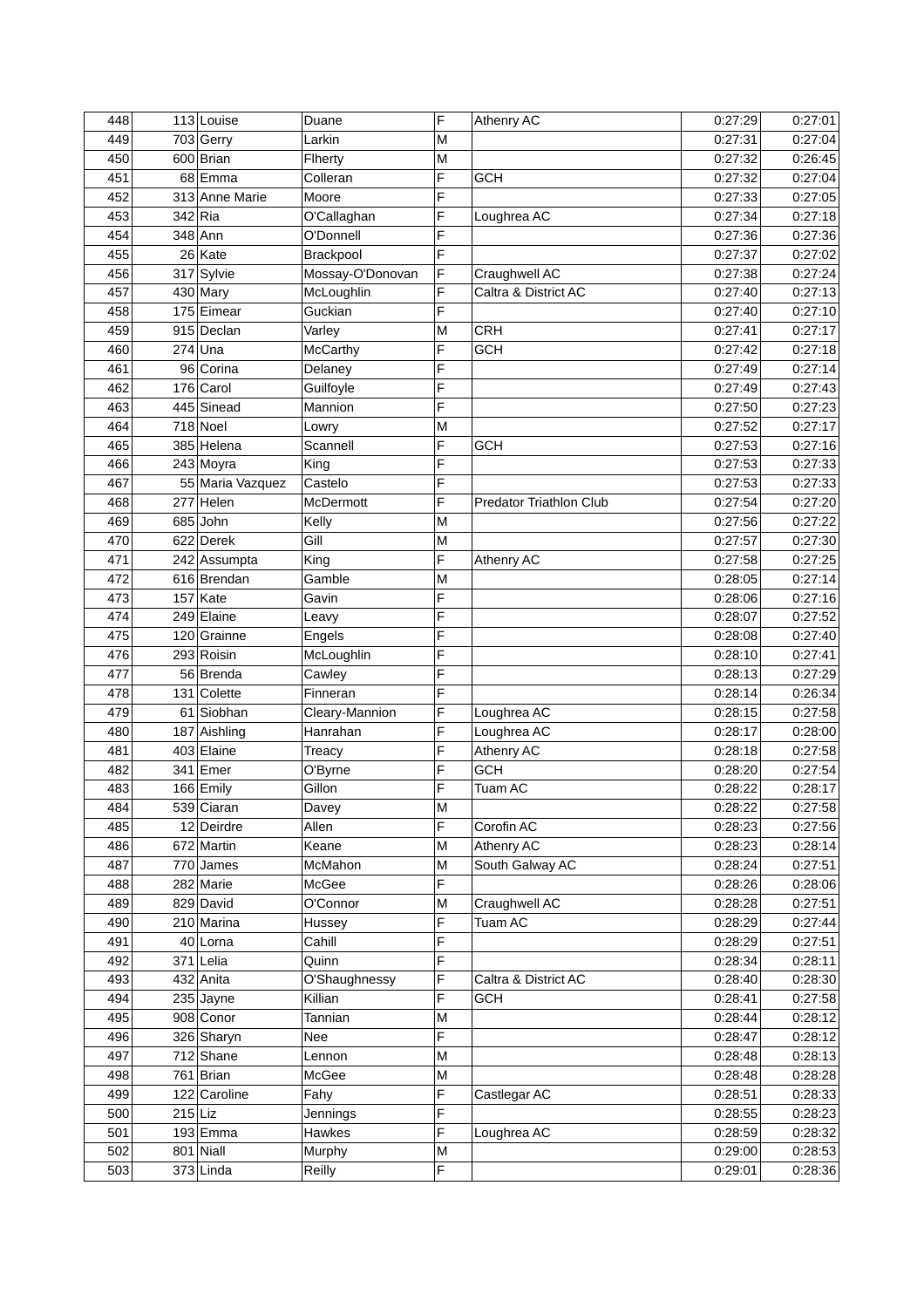| 504 |         | $360$ Brid    | O'Sullivan       | F | Craughwell AC                 | 0:29:02 | 0:28:20 |
|-----|---------|---------------|------------------|---|-------------------------------|---------|---------|
| 505 |         | 506 Noel      | Connolly         | M | St James AC                   | 0:29:04 | 0:28:55 |
| 506 |         | 386 Eimear    | Seery            | F |                               | 0:29:04 | 0:28:24 |
| 507 |         | 643 Michael   | Hannon           | M |                               | 0:29:04 | 0:28:23 |
| 508 |         | 340 Siobhan   | O'Brien          | F |                               | 0:29:06 | 0:28:34 |
| 509 |         | 15 Sinead     | <b>Bartley</b>   | F |                               | 0:29:06 | 0:28:45 |
| 510 |         | 662 Gerry     | Hurley           | M |                               | 0:29:07 | 0:28:49 |
| 511 |         | 172 Helena    | Gorman           | F | Craughwell AC                 | 0:29:10 | 0:28:57 |
| 512 |         | $812$ Frank   | Noone            | M | Athenry AC                    | 0:29:10 | 0:28:52 |
| 513 |         | 710 Gordon    | Lenihan          | M | <b>CRH</b>                    | 0:29:10 | 0:28:45 |
| 514 |         | 842 Cormac    | O'Keeffe         | M |                               | 0:29:11 | 0:28:50 |
| 515 |         | 328 Sile      | Ni Chonghaile    | F |                               | 0:29:14 | 0:29:02 |
| 516 |         | 103 Amanda    | Dodrill          | F | South Galway AC               | 0:29:14 | 0:28:38 |
| 517 |         | 46 Laura      | Canavan          | F |                               | 0:29:24 | 0:28:50 |
| 518 |         | 220 Sarah     | Jordan           | F |                               | 0:29:27 | 0:28:47 |
| 519 |         | $778$ Tom     | Mitchell         | M |                               | 0:29:28 | 0:28:56 |
| 520 |         | $810$ Enda    | Nolan            | M |                               | 0:29:29 | 0:28:50 |
|     |         |               |                  | F |                               | 0:29:30 |         |
| 521 |         | 70 Helen      | Connaughton      |   |                               |         | 0:28:44 |
| 522 |         | 819 Caomhan   | O Fatharta       | M |                               | 0:29:31 | 0:28:50 |
| 523 |         | 443 Marie     | Callanan         | F |                               | 0:29:32 | 0:28:56 |
| 524 | 357 Liz |               | O'Reilly         | F |                               | 0:29:33 | 0:28:15 |
| 525 |         | 146 Catherina | Forde            | F |                               | 0:29:34 | 0:28:50 |
| 526 |         | 230 Niamh     | Kelly            | F | <b>HPE Running Club</b>       | 0:29:35 | 0:29:13 |
| 527 |         | 259 Nora      | Maher            | F | Loughrea AC                   | 0:29:36 | 0:29:10 |
| 528 |         | 388 Claire    | Shanahan         | F |                               | 0:29:37 | 0:29:19 |
| 529 |         | 98 Fiona      | Dempsey          | F | <b>CRH</b>                    | 0:29:37 | 0:29:08 |
| 530 |         | 305 Emer      | Molloy           | F | Craughwell AC                 | 0:29:39 | 0:29:06 |
| 531 |         | 73 Bernadette | Conneely         | F |                               | 0:29:40 | 0:29:28 |
| 532 |         | 415 Sinead    | Walsh            | F | Athenry AC                    | 0:29:40 | 0:29:12 |
| 533 |         | $182$ Laura   | Hanley           | F |                               | 0:29:41 | 0:29:06 |
| 534 |         | $827$ Tony    | O'Callaghan      | M |                               | 0:29:47 | 0:29:12 |
| 535 |         | 160 Leona     | Gibbons          | F |                               | 0:29:48 | 0:29:09 |
| 536 |         | $358$ Mary    | O'Reilly         | F |                               | 0:29:51 | 0:29:22 |
| 537 |         | $27$ Liz      | <b>Broderick</b> | F | Athenry AC                    | 0:29:52 | 0:29:08 |
| 538 |         | 396 Valerie   | Slattery         | F | Craughwell AC                 | 0:29:55 | 0:29:19 |
| 539 |         | 129 Siobhan   | Finn             | F | <b>GCH</b>                    | 0:29:59 | 0:29:36 |
| 540 |         | 192 Olivia    | Havil            | F |                               | 0:30:02 | 0:29:16 |
| 541 |         | $165$ Orla    | Gillespie        | F |                               | 0:30:04 | 0:29:45 |
| 542 |         | $169$ Luisa   | Golz             | F |                               | 0:30:05 | 0:29:41 |
| 543 |         | 21 Monika     | Biezunska        | F | Thermo King Running Club      | 0:30:07 | 0:29:31 |
| 544 |         | 287 Valerie   | McGrath          | F | South Galway AC               | 0:30:07 | 0:29:32 |
| 545 |         | 47 Orla       | Cannon           | F |                               | 0:30:09 | 0:29:34 |
| 546 |         | 627 Michael   | Glynn            | M | Athenry AC                    | 0:30:10 | 0:29:50 |
| 547 |         | 149 Sinead    | Francis          | F |                               | 0:30:14 | 0:29:37 |
| 548 |         | 19 Eithne     | Bermingham       | F | South Galway AC               | 0:30:15 | 0:29:39 |
| 549 |         | 281 Maire     | McGarry          | F |                               | 0:30:17 | 0:30:08 |
| 550 |         | 380 Debbie    | Ryan             | F | Corofin AC                    | 0:30:19 | 0:29:51 |
| 551 |         | $547$ Alan    | Doheny           | M |                               | 0:30:20 | 0:29:36 |
| 552 |         | 393 Siobhan   | Silke            | F |                               | 0:30:21 | 0:30:07 |
| 553 |         | 216 Riona     | Johnson          | F |                               | 0:30:22 | 0:29:49 |
| 554 |         | 409 Helen     | van de Beek      | F |                               | 0:30:23 | 0:29:50 |
| 555 |         | 372 Marie     | Rafferty         | F | Maree AC                      | 0:30:24 | 0:30:24 |
| 556 |         | $587$ Noel    | Farrell          | M | Loughrea AC                   | 0:30:25 | 0:30:25 |
| 557 |         | 254 Caroline  |                  | F |                               | 0:30:26 | 0:29:38 |
|     |         |               | Leonard          | F |                               |         |         |
| 558 |         | 177 Eadaoin   | Guilfoyle        |   |                               | 0:30:28 | 0:30:15 |
| 559 |         | 379 Sandra    | Rushe            | F | <b>Barnaderg Road Runners</b> | 0:30:30 | 0:29:46 |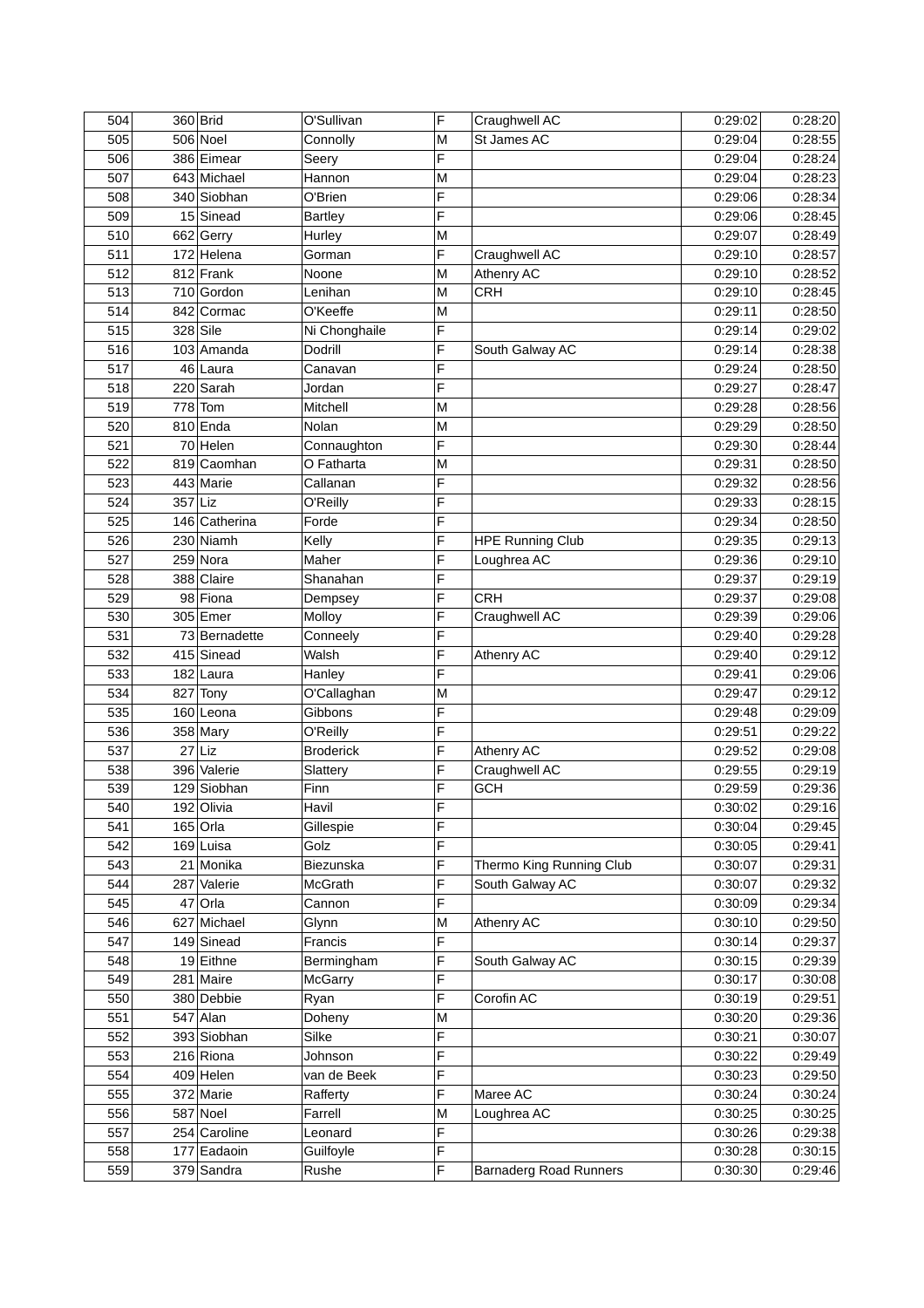| 560 | 648 Padraig  | Headd             | M | Loughrea AC                    | 0:30:33 | 0:29:52 |
|-----|--------------|-------------------|---|--------------------------------|---------|---------|
| 561 | $431$ Brid   | Kilgannon         | F | Caltra & District AC           | 0:30:35 | 0:30:08 |
| 562 | 262 Karen    | Malherbe          | F | <b>Galway Triathlon Club</b>   | 0:30:36 | 0:29:58 |
| 563 | 425 Anita    | Donoghue          | F |                                | 0:30:37 | 0:29:55 |
| 564 | $310$ Julie  | Monaghan          | F |                                | 0:30:39 | 0:30:01 |
| 565 | 130 Deirdre  | Finnegan          | F |                                | 0:30:39 | 0:30:01 |
| 566 | 382 Majella  | Ryan              | F |                                | 0:30:40 | 0:30:21 |
| 567 | 201 Siobhan  | Hill              | F |                                | 0:30:40 | 0:30:28 |
| 568 | 355 Roisin   | O'Malley          | F |                                | 0:30:41 | 0:30:02 |
| 569 | 853 David    | O'Reilly          | M |                                | 0:30:41 | 0:30:02 |
| 570 | $218$ Edel   | Jordan            | F | East Galway AC                 | 0:30:41 | 0:29:58 |
| 571 | $234$ Rachel | Kiernan           | F |                                | 0:30:43 | 0:30:08 |
| 572 | 363 Catriona | Patterson         | F |                                | 0:30:46 | 0:30:24 |
| 573 | 407 Aishling | <b>Tyrrell</b>    | F |                                | 0:30:48 | 0:30:05 |
| 574 | 99 Yvonne    | Dempsey           | F |                                | 0:30:51 | 0:30:13 |
| 575 | $69$ Cathy   | Connaughton       | F | Corofin AC                     | 0:30:54 | 0:30:27 |
| 576 | 843 Martin   | O'Keeffe          | M |                                | 0:30:57 | 0:30:17 |
|     |              |                   | F |                                | 0:30:59 |         |
| 577 | 159 Sharon   | Geraghty          |   | Craughwell AC                  |         | 0:30:41 |
| 578 | 456 Vinny    | Beirne            | M |                                | 0:31:00 | 0:30:29 |
| 579 | 384 Sheila   | Sammon            | F | Castlegar AC                   | 0:31:18 | 0:30:57 |
| 580 | 14 Danni     | <b>Barrett</b>    | F |                                | 0:31:21 | 0:30:44 |
| 581 | 43 Aisling   | Callanan          | F |                                | 0:31:33 | 0:31:33 |
| 582 | 369 Bernie   | Quinn             | F | Loughrea AC                    | 0:31:34 | 0:31:13 |
| 583 | 263 Ramona   | Mallen            | F |                                | 0:31:36 | 0:31:10 |
| 584 | 268 Valerie  | Maybin            | F |                                | 0:31:37 | 0:30:55 |
| 585 | 237 Niamh    | Killilea          | F |                                | 0:31:49 | 0:31:36 |
| 586 | 412 Denise   | Walsh             | Ë |                                | 0:31:59 | 0:31:21 |
| 587 | 77 Karla     | Corcoran          | F |                                | 0:32:00 | 0:31:17 |
| 588 | 223 Maeve    | Joyce             | F |                                | 0:32:04 | 0:31:25 |
| 589 | 395 Tara     | Slattery          | F | <b>Predator Triathlon Club</b> | 0:32:19 | 0:31:56 |
| 590 | 368 Molly    | Qualter           | F |                                | 0:32:19 | 0:31:57 |
| 591 | $330$ Aine   | Ni Fhatharta      | F |                                | 0:32:22 | 0:31:48 |
| 592 | 28 Sonya     | <b>Broderick</b>  | F | Athenry AC                     | 0:32:24 | 0:31:42 |
| 593 | $117$ Fiona  | Dwyer             | F |                                | 0:32:30 | 0:31:56 |
| 594 | 25 Sinea     | <b>Bourke</b>     | F | <b>GCH</b>                     | 0:32:33 | 0:31:55 |
| 595 | 773 Seamus   | <b>McWilliams</b> | M |                                | 0:32:36 | 0:31:59 |
| 596 | 245 Nicola   | Kyne              | F |                                | 0:32:40 | 0:32:16 |
| 597 | 444 Breeda   | Mannion           | F |                                | 0:32:41 | 0:32:15 |
| 598 | 144 Eilis    | Foran             | F |                                | 0:32:42 | 0:32:02 |
| 599 | 136 Margaret | Flaherty          | F |                                | 0:32:45 | 0:32:00 |
| 600 | 33 Yanette   | <b>Bueno Diaz</b> | F |                                | 0:32:51 | 0:31:33 |
| 601 | 88 Linda     | Davey             | F |                                | 0:32:59 | 0:32:18 |
| 602 | 416 Shauna   | Ward              | F |                                | 0:33:04 | 0:32:31 |
| 603 | 315 Trisha   | Moran             | F |                                | 0:33:34 | 0:32:59 |
| 604 | 110 Elaine   | Doran             | F | Maree AC                       | 0:33:36 | 0:33:02 |
| 605 | 174 Emily    | Growney           | F |                                | 0:33:40 | 0:32:52 |
| 606 | 955 Donall   | Carroll           | M | Caltra & District AC           | 0:33:46 | 0:33:08 |
| 607 | 854 David    | O'Sullivan        | M | Athenry AC                     | 0:33:57 | 0:33:57 |
| 608 | $219$ Helen  | Jordan            | F |                                | 0:34:37 | 0:33:57 |
| 609 | 286 Bernie   | McGrath           | F |                                | 0:34:40 | 0:34:02 |
| 610 | 311 Michelle | Mooney            | F |                                | 0:34:47 | 0:34:01 |
| 611 | 814 Peadar   | Nugent            | M | Athenry AC                     | 0:35:03 | 0:34:13 |
| 612 | $329$ Emer   | Ni Dhomhnaill     | F |                                | 0:35:03 | 0:34:43 |
| 613 | 93 Aisling   | Deely             | F | Loughrea AC                    | 0:35:46 | 0:35:18 |
|     | 239 Claire   |                   | F |                                |         | 0:37:38 |
| 614 |              | Kilroy            |   |                                | 0:37:53 |         |
|     | 497 Kieran   | Conboy            | M | Castlegar AC                   | No Time |         |